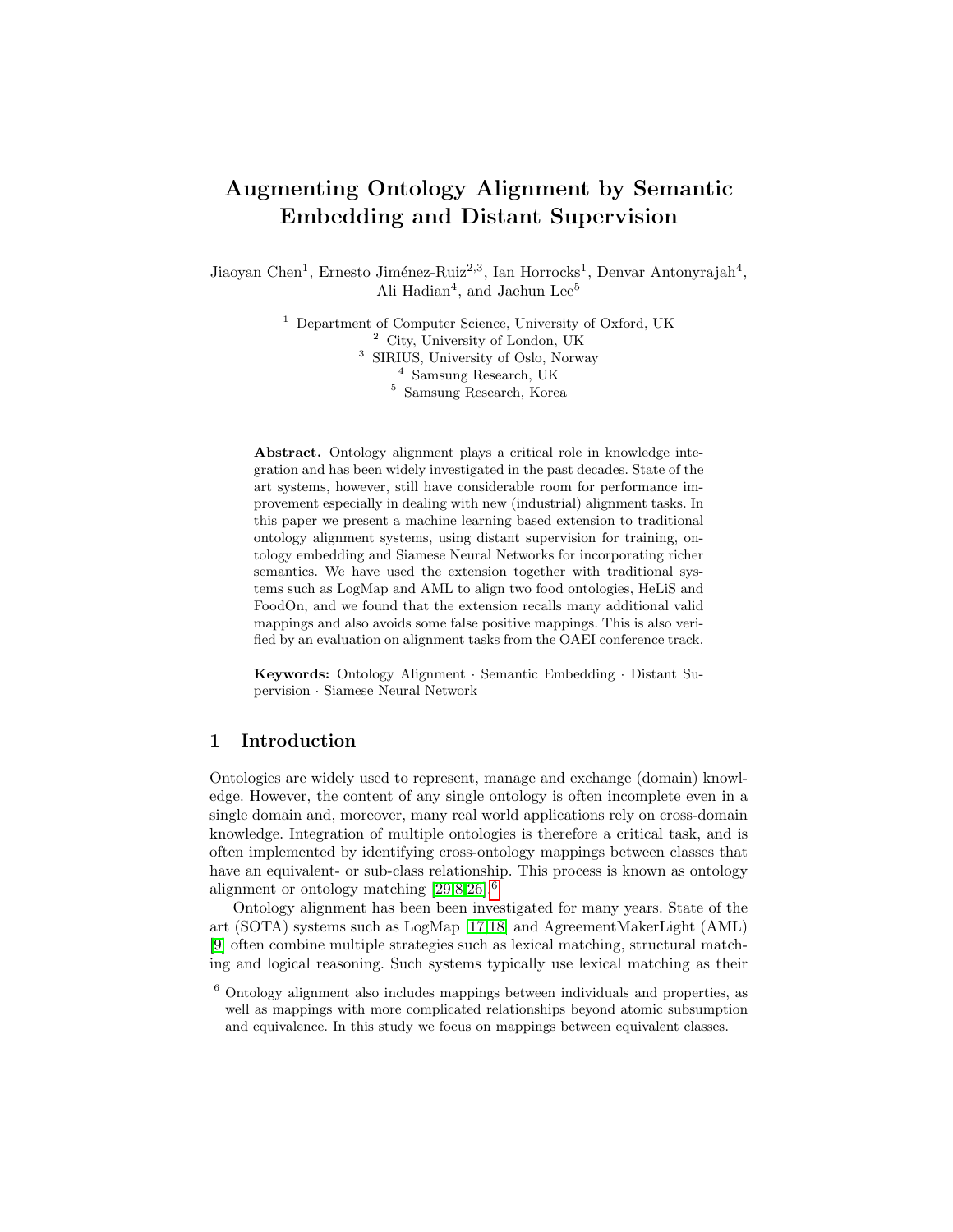starting point, and while this captures string or token similarity, it fails to capture the contextual meaning of words. Logical reasoning can be used to improve mapping quality, but this often wrongly rejects some valid mappings [\[27\]](#page-15-4). In practice, such systems often need (combinations of) hand-craft matching methods to achieve good performance for a new task.

The last decade has seen an extensive investigation of semantic embedding, a branch of machine learning (ML) techniques which can encode symbols such as natural language words, ontology concepts, knowledge graph entities and relations into vectors with their semantics  $(e.g.,$  correlation with the neighbours) [\[23](#page-15-5)[,31](#page-15-6)[,20\]](#page-15-7). This enables us to augment the aforementioned ontology alignment systems with ML algorithms that can exploit richer semantics so as to recall some missed mappings and avoid some false positives.

In this paper we present a ML extension that utilizes distant supervision and semantic embedding, and that can be used to augment classic ontology alignment systems. Briefly, it first uses the original ontology alignment system plus class disjointness constraints (as heuristic rules) to generate high precision seed mappings, and then uses these mappings to train a Siamese Neural Network (SiamNN) for predicting cross-ontology class mappings via semantic embeddings in OWL2Vec<sup>∗</sup>— an ontology tailored language model [\[3\]](#page-14-2). We have tested our ML-augmentation with the SOTA systems LogMap and AML in a real world ontology alignment task identified by our industrial partner Samsung Research UK, i.e., the alignment of two food ontologies: HeLiS [\[7\]](#page-14-3) and FoodOn [\[6\]](#page-14-4). The augmentation improved recall by more that 130% while at the same time achieving small improvements in precision. Smaller but still significant improvements in precision and recall were also achieved on an alignment task from the Ontology Alignment Evaluation Initiative (OAEI) [\[1\]](#page-14-5).

In the remainder of this paper we use LogMap as a concrete example of our ML extension, but the extension can be directly applied to AML and to any other system that is capable of generating high precision mappings to be used in the training phase.

### 2 Preliminaries and Related Work

#### 2.1 LogMap

LogMap is a scalable logic-based ontology matching system [\[17,](#page-15-2)[18\]](#page-15-3). It is often one of the best performing systems for real-world tasks such as those in the biomedical tracks of the OAEI [\[1\]](#page-14-5).

Fig. [1](#page-2-0) shows the procedure followed by LogMap to compute an alignment  $\mathcal M$ given two input ontologies  $\mathcal{O}_1$  and  $\mathcal{O}_2$ . LogMap first builds a lexical index for each ontology based on its entity labels and label variations (e.g., synonyms). These indexes are used to efficiently computing an over-estimation  $\mathcal{M}_o$  of the mappings between  $\mathcal{O}_1$  and  $\mathcal{O}_2$ . Mappings in  $\mathcal{M}_o$  are not necessarily correct, but they link lexically-related entities and usually have a high recall, while still representing a manageable subset of all possible mappings (i.e., the Cartesian product of the sets of classes in the input ontologies) [\[16\]](#page-15-8).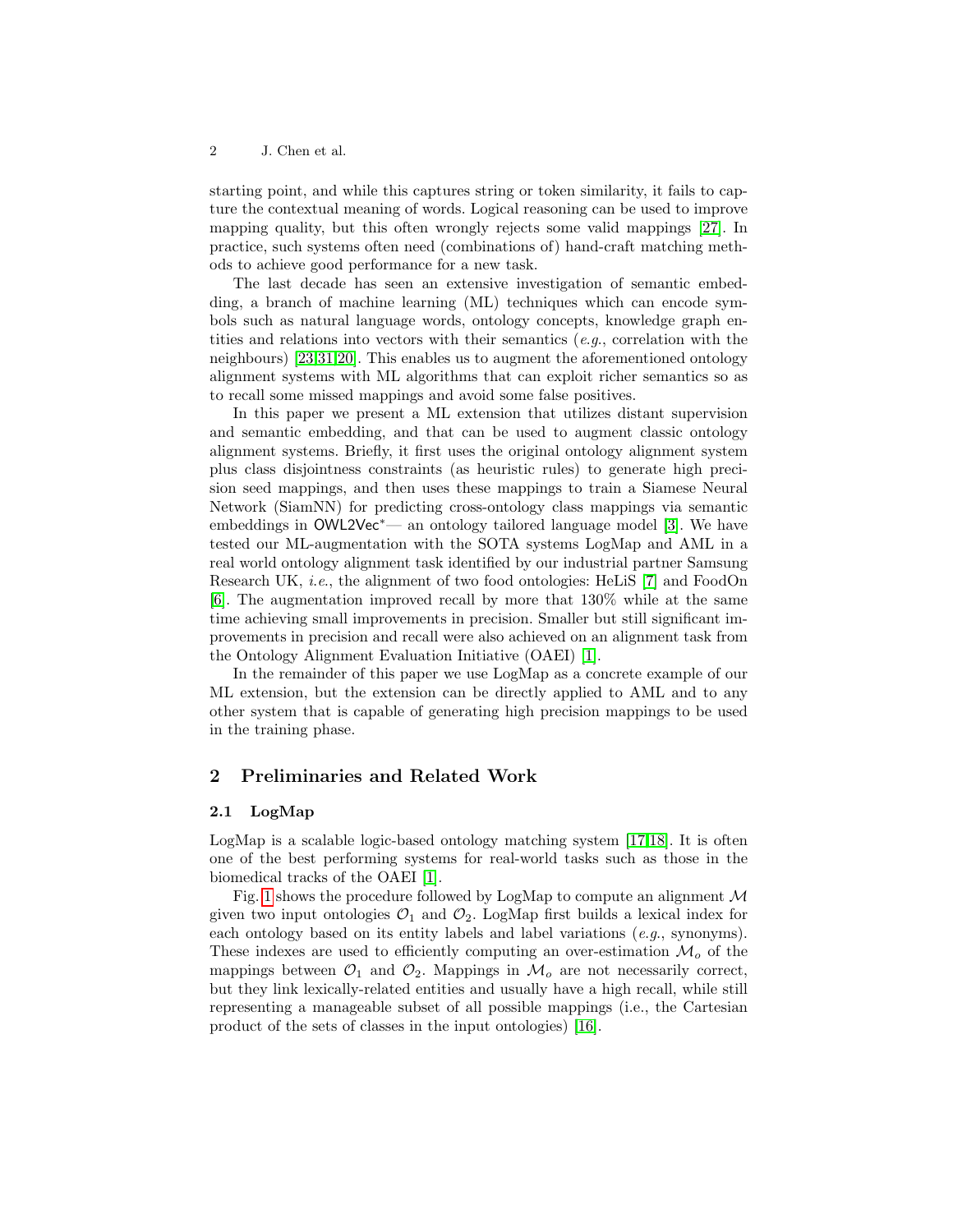<span id="page-2-0"></span>

Fig. 1: LogMap system in a nutshell [\[18\]](#page-15-3)

From the mapping over-estimation  $\mathcal{M}_o$ , LogMap identifies a number of highconfidence mappings called *anchor mappings*  $(\mathcal{M}_a)$ . These mappings are used to assess the structural and logical compatibility of the remaining candidate mappings in  $\mathcal{M}_o$  via a structural index, which significantly reduces the cost of answering taxonomic and disjointness queries. Mappings in  $\mathcal{M}_o$  are also assessed according to the lexical similarity of the involved entities. Finally, LogMap outputs a set of selected mappings M between  $\mathcal{O}_1$  and  $\mathcal{O}_2$ , and additionally gives as output the anchor mappings  $\mathcal{M}_a$  and the mapping over-estimation  $\mathcal{M}_o$ .

### 2.2 Machine Learning for Ontology Alignment

Machine learning (ML) has recently been explored for ontology alignment. ML should facilitate the exploitation of both class information (*e.g.*, names and annotations) and their context in an ontology  $(i.e.,$  their semantics). However, to develop a robust model, several critical issues have to be addressed. Next we will discuss these issues and current solutions, and compare our method with them.

Features. The symbolic information of a class, such as its textual label and neighbourhood graph structure, should be transformed into real values before they can be utilized by ML algorithms, and informative variables  $(i.e.,$  features) should be extracted to achieve high performance. One solution, as implemented in, e.g., GLUE [\[5\]](#page-14-6) and POMap++ [\[21\]](#page-15-9), is extracting pre-defined features such as edit distance between labels and syntactic similarity. Another solution, as adopted by, e.g., Zhang et al. [\[33\]](#page-15-10), DOME [\[13\]](#page-15-11), OntoEmma [\[30\]](#page-15-12), Bento et al. [\[2\]](#page-14-7), DeepFCA [\[22\]](#page-15-13) and VeeAlign [\[15\]](#page-15-14), is learning relevant features via representation learning models such as neural networks, or/and using pre-trained semantic embeddings (i.e., vectors of characters, words or classes with their semantics kept in the vector space). Some methods such as [\[25\]](#page-15-15) and [\[30\]](#page-15-12) adopt both pre-defined features and semantic embeddings. Meanwhile, instead of word embeddings pretrained by an external corpus, tailored character embeddings or document embeddings have been explored. ERSOM [\[32\]](#page-15-16) learns ontology tailored word embeddings via an Auto-Encoder and a similarity propagation method with the classes'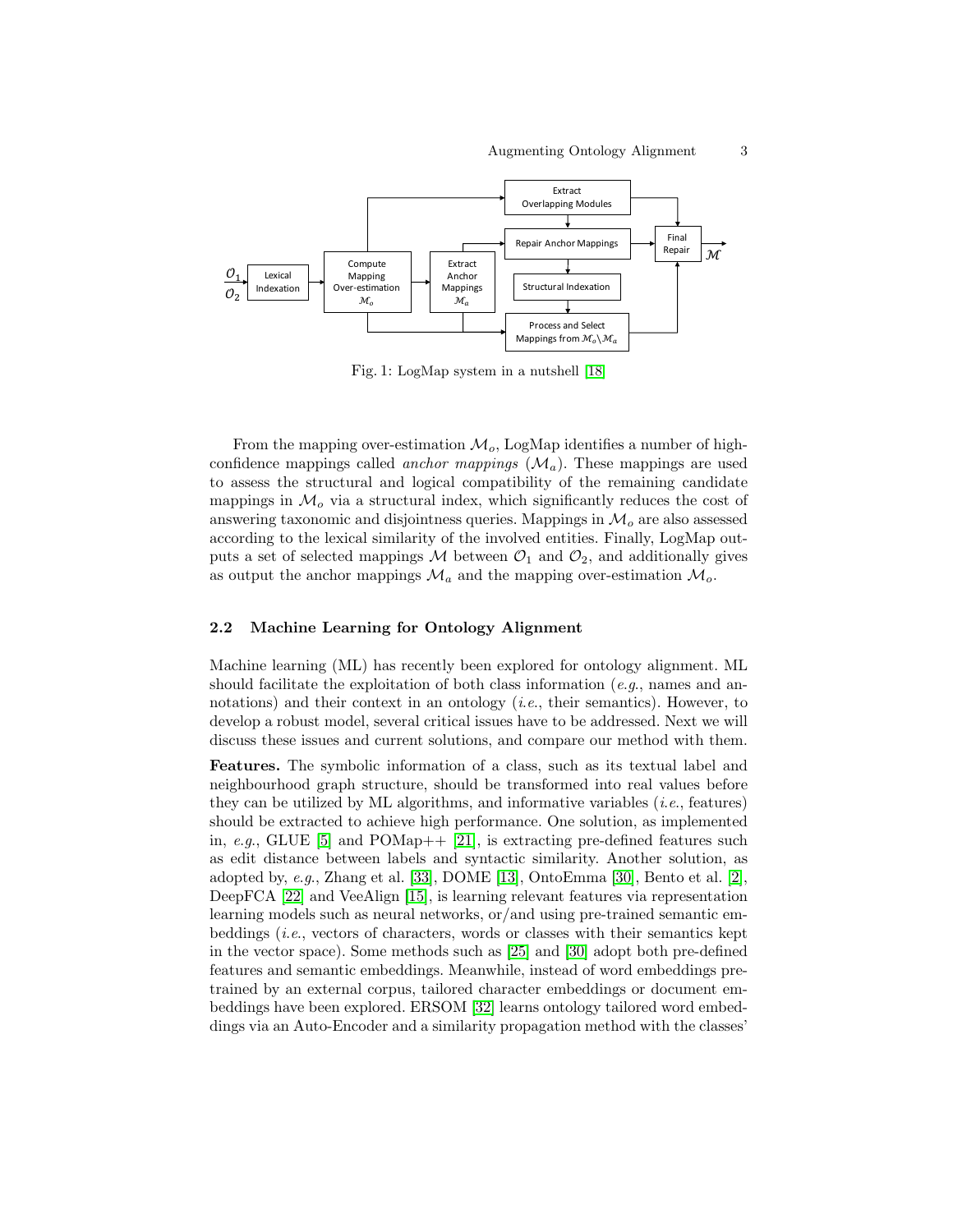meta information and context, while DeepAlignment [\[19\]](#page-15-17) extends ERSOM by incorporating the synonymy and antonymy word relationships.

Samples. With semantic embeddings, we can identify mappings by calculating the vector distance (or similarity) between classes as in [\[32,](#page-15-16)[19\]](#page-15-17). However, such an unsupervised approach depends on how the semantic embeddings are learned. For ontology-tailored embeddings, which usually achieve better performance than pre-trained embeddings, the vector spaces of the two to-be-aligned ontologies are independent and thus two equivalent cross-ontology classes may still have a large vector distance. To address the above issue and further improve the performance, we can utilize (semi-)supervised ML solutions which rely on labeled mappings (i.e., samples) to learn features and train models to predict mappings. Besides costly human annotation for the training samples, one ML solution is transfer learning between tasks, i.e., re-using known mappings from other aligned ontologies. For example, OntoEmma [\[30\]](#page-15-12) trains the model using 50, 523 positive mappings between the ontologies of the Unified Medical Language System, while [\[25\]](#page-15-15) transfers samples from tasks of one OAEI track to another. However, the effectiveness of such sample transfer significantly depends on the sources to be transferred, and it may be hard to find a suitable source for a new alignment task. In practice, neither [\[30\]](#page-15-12) nor [\[25\]](#page-15-15) outperformed the classic systems such as AML and LogMap on the evaluated OAEI tracks.

Scalable Mapping Prediction. Unlike ontology alignment systems based on lexical indexes, an ML-based method usually needs to predict or calculate the scores of all cross-ontology class pairs, which can lead to scalability problems with large ontologies. One solution for this issue is to use blocking techniques such as locality-sensitive hashing [\[11\]](#page-15-18) and embedding-based lexical index clustering [\[16\]](#page-15-8). Another solution, adopted by ERSOM [\[32\]](#page-15-16) and DeepAlignment [\[19\]](#page-15-17), is to use optimized search algorithms such as Stable Marriage. The prediction model can also be deployed together with a set of traditional alignment systems, the union of whose outputs can act as a reduced set of candidates with a good recall [\[25\]](#page-15-15), or with some logic-based constraints or rules which can filter out some candidates and reduce the search space.

In our ML extension, we addressed the feature issue via the combination of an ontology embedding method named OWL2Vec<sup>∗</sup> [\[3\]](#page-14-2), which is a neural language model tailored to the ontology's text, graph structure and logical axioms; and a SiamNN, which learns features of the input classes and bridges the gap between the two embedding spaces. Unlike current (semi-)supervised learning methods, our ML extension addresses the sample shortage issue via a distant supervision strategy, where some confident mappings derived by the to-be-extended system (such as the anchor mappings of LogMap) are used to generate positive and negative samples, with some high-level class disjointness constraints used to improve sample quality. To reduce the search space when aligning large ontologies, we can optionally use the to-be-extended system (or some other traditional system) to compute a set of candidate mappings with very high recall (similar to [\[25\]](#page-15-15)); in the case of LogMap we can use its so-called mapping over-estimation.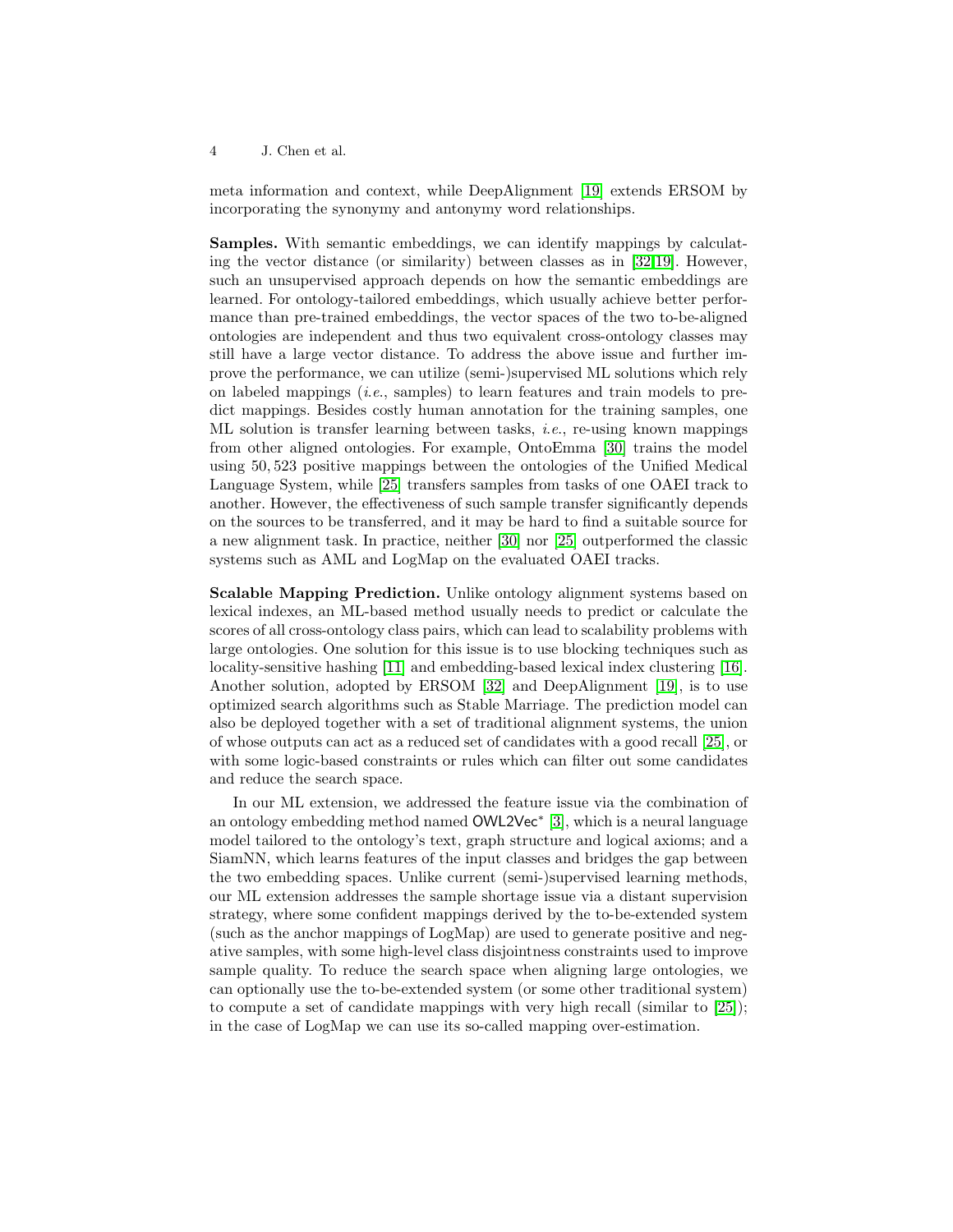# 3 Use Case

**Ontologies.** In this section we present the use case of aligning  $\text{HeLiS}^7$  $\text{HeLiS}^7$  [\[7\]](#page-14-3) and FoodOn<sup>[8](#page-4-1)</sup> [\[6\]](#page-14-4) — two large OWL<sup>[9](#page-4-2)</sup> ontologies. FoodOn captures detailed food knowledge and other knowledge from relevant domains such as agriculture, chemistry and environment, with 359 instances, 28,182 classes and 241,581 axioms within the description logic (DL)  $\mathcal{SRIQ}$ . HeLiS captures general knowledge on both food and healthy lifestyles with 20,318 instances, 277 classes and 172,213 axioms within the DL  $\text{ALCHIQ}(\mathcal{D})$ . In order to facilitate alignment, HeLiS instances were transformed into classes, with associated rdf:type triples being transformed into  $rdfs:subClassOf$  triples. This transformation changes the ontology's semantics, but the ontology integration still supports the knowledge graph construction application in industry and does not impact the evaluation of different systems.

A fragment of HeLiS and FoodOn is shown in Fig. [2,](#page-5-0) where each class is represented by a short name/label for readability.

Motivations. By providing more complete and fine-grained knowledge covering both food and lifestyles, an alignment of HeLiS and FoodOn can be used to improve personalisation and can benefit popular applications in areas such as sport, health and wellbeing. The alignment can also be used for ontology quality assurance (QA) by identifying missing and logically inconsistent relationships through cross checking. One QA example is discovering the missing subsumption relationship between "Soybean Milk" and "Soybean Food Product" in FoodOn (where "Soybean Milk" is only categorized as "Beverage") by mapping them to their HeLiS counterparts "SoyMilk" and "SoyProducts" whose subsumption relationship is defined. We have identified more than 500 such new subsumption relationships between FoodOn classes through aligning FoodOn and HeLiS [\[14\]](#page-15-19).

Challenges. The technical challenges of aligning HeLiS and FoodOn lie in several aspects. First, as in many ontology matching tasks, we need to address the ambiguity between classes with similar names or with similar neighbourhood structures, the logical inconsistency that can be caused by mappings, the very large search space (with over 580 million candidate mappings), and so on. Second, FoodOn is itself composed of multiple source ontologies, including NCBITaxon and The Environment Ontology, and thus its class hierarchy includes branches covering not only food categorization but also food source categorization (closely related to biological taxonomy), chemical element categorization, etc. Similarly HeLiS has branches of nutrients, food and so on. Similar names and local contexts (e.g., of food products and food sources) can lead to "branch conflicting" mappings whose classes lie in branches with different meanings. One example is the incorrect mapping between "Caesar's Mushrooms" of HeLiS (a food) and "Caesar's Mushroom" of FoodOn (a food source) as illustrated in Fig. [2.](#page-5-0) Classic

<span id="page-4-0"></span><sup>7</sup> HeLiS project: <https://horus-ai.fbk.eu/helis/>

<span id="page-4-1"></span><sup>8</sup> FoodOn project: <https://foodon.org/>

<span id="page-4-2"></span><sup>9</sup> Web Ontology Language: <https://www.w3.org/TR/owl-features/>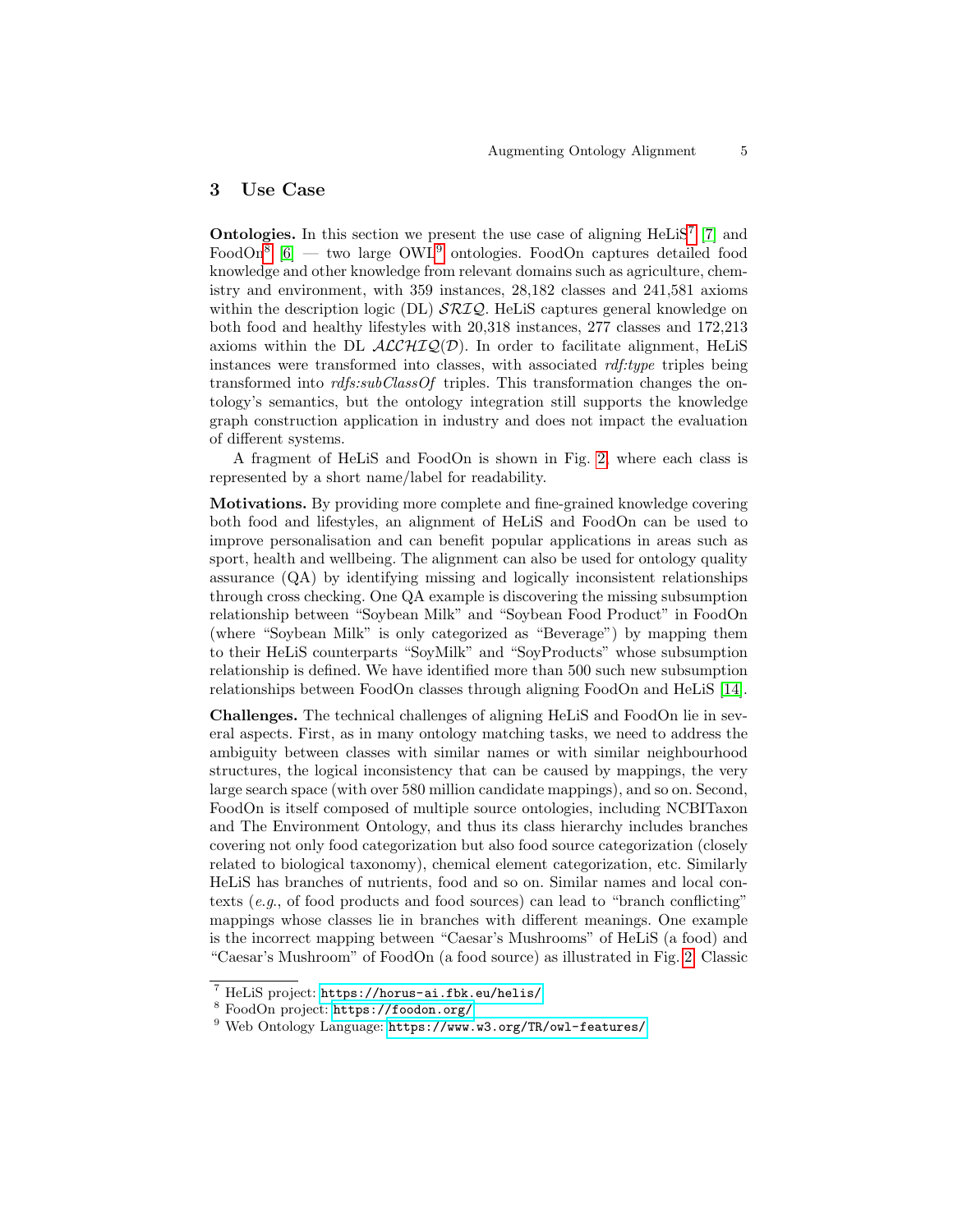<span id="page-5-0"></span>

Fig. 2: Fragments of the HeLiS and FoodOn ontologies. The dash arrow means some intermediate classes are hidden. The red (green resp.) arrow denotes false (true resp.) mappings.

systems often fail to identify such errors, even when using logical assessment (as in LogMap) due to missing class disjointness axioms in the source ontologies.

# 4 Methodology

We will present our ML extension w.r.t. LogMap, as shown in Fig. [3.](#page-6-0) It comprises three steps:  $(i)$  compute the seed mappings starting from a set of high precision mappings (such as LogMap's "anchor" mappings) and applying class disjointness  $\alpha$  constraints (branch conflicts) to further improve precision; *(ii)* construct samples and train a mapping prediction model (a SiamNN whose input is a pair of classes or their associated paths); and *(iii)* compute the output mappings, (optionally) starting from a set of high recall candidate mappings (such as LogMap's overestimation mappings) to reduce the search space. Note this extension can be used with any "traditional" system that is capable of generating high precision mappings for use in the training phase (in our evaluation we use AML as well as LogMap).

### <span id="page-5-1"></span>4.1 Seed Mappings

To achieve high-confidence seed mappings  $(\mathcal{M}_s)$  for training, we define a set of disjointness constraints between cross ontology classes to filter out some falsepositive mappings from the LogMap anchor mappings  $(\mathcal{M}_a)$ . A disjointness constraint is denoted  $\delta = (c_1, c_2)$ , where  $c_1$  and  $c_2$  are typically very general classes in  $\mathcal{O}_1$  and  $\mathcal{O}_2$  respectively, acting as the "root" classes of different knowledge branches. For example, in Fig. [2,](#page-5-0) "Food" of HeLiS and "Food Source" of FoodOn comprise one disjointness constraint, while "Food" of HeLiS and "Chemical Entity" of FoodOn comprise another constraint. The set of constraints, which we denote ∆, together with the original alignment system act as heuristic rules in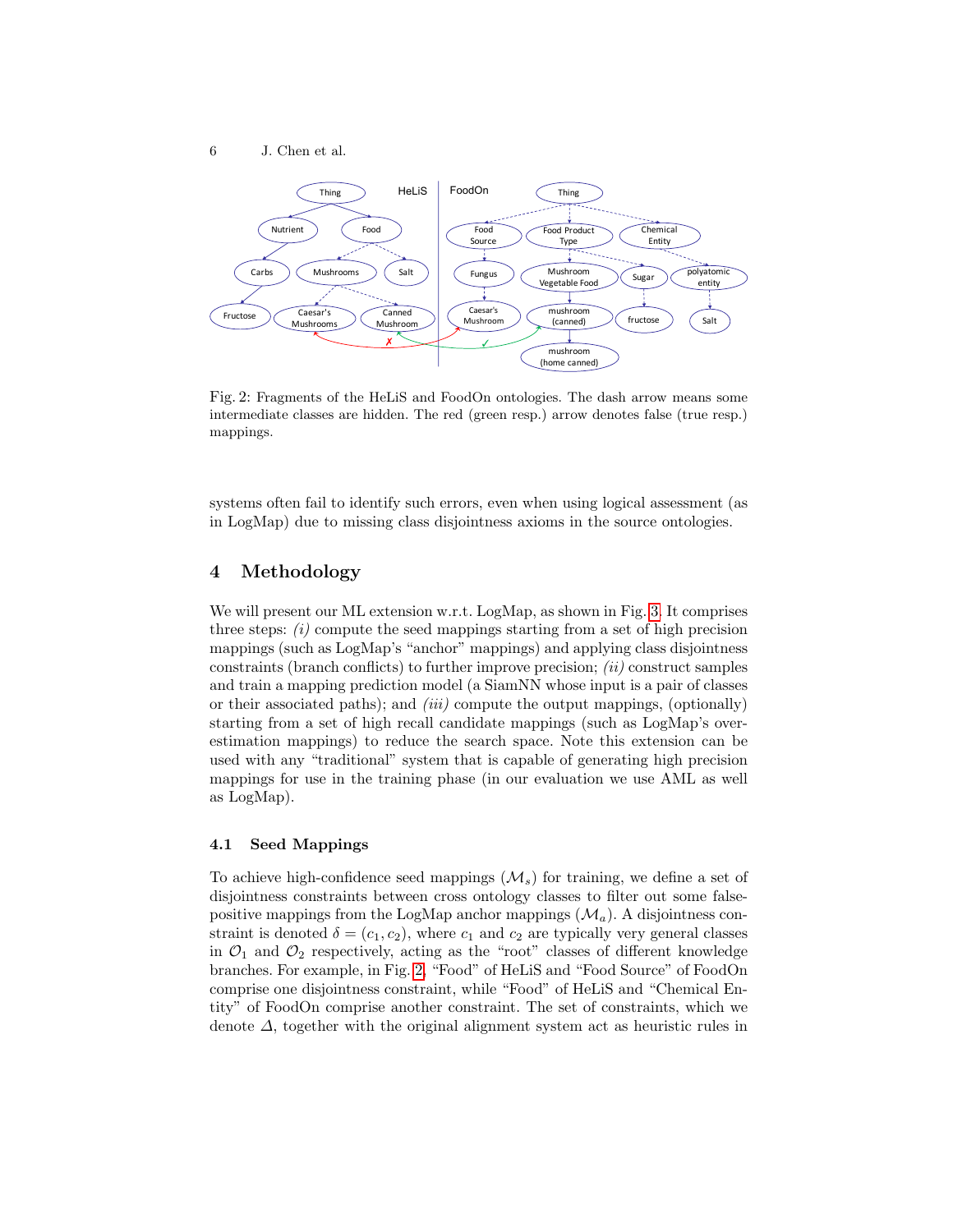<span id="page-6-0"></span>

Fig. 3: The ML extension for LogMap

normal distant supervision. In our HeLiS-FoodOn case study, we manually defined four disjointness constraints based on knowledge of the domain and the ontology architectures. Given that disjointness constraints typically involve only very general classes, defining them does not require very detailed knowledge of the domain; moreover, we can use statistical analysis of the mappings computed by LogMap to identify candidate disjointness constraints, or even to fully automate the definition of  $\Delta$ . For example, given two sibling classes c and c' in  $\mathcal{O}_1$ and a class s in  $\mathcal{O}_1$ , if there are n mappings from subclasses of c to subclasses of s and n' mappings from subclasses of c' to subclasses of s, with  $n' \ll n$ , then c' is likely to be disjoint with s and  $(c', s)$  can be used as a (candidate) disjointness constraint.

When using  $\Delta$  to filter a mapping  $m = (c_1, c_2) \in \mathcal{M}_a$ , we consider not just  $c_1$  and  $c_2$ , but all subsumers of  $c_1$  and  $c_2$  in the corresponding ontologies  $\mathcal{O}_1$ and  $\mathcal{O}_2$ . For this purpose we use the OWL reasoner HermiT [\[12\]](#page-15-20) to compute the set of subsumers (both explicitly asserted and entailed) of a given class c, which we denote  $P_c$ . Then, given a mapping  $m = (c_1, c_2) \in \mathcal{M}_a$ , we discard m as a false-positive if there is some  $(c'_1, c'_2) \in \Delta$  such that  $c'_1 \in P_{c_1}$  and  $c'_2 \in P_{c_2}$ ; if this is not the case, then we add m to the set of seed mappings  $\mathcal{M}_s$ .

#### 4.2 Siamese Neural Network

We first generate positive and negative class mappings (samples), then embed these samples as vectors using OWL2Vec<sup>∗</sup>, and finally we train a SiamNN as the mapping prediction model. The seed mappings  $\mathcal{M}_s$  are adopted as the positive samples and are randomly divided into a training set  $\mathcal{M}_s^t$  and a validation set  $\mathcal{M}_s^v$  by a given ratio  $\gamma$ . We then generate the corresponding negative sample sets of  $\mathcal{M}_s^t$  and  $\mathcal{M}_s^v$ , denoted as  $\mathcal{M}_s^{t'}$  and  $\mathcal{M}_s^{v'}$  respectively, as follows. For each mapping  $m = (c_1, c_2)$  in  $\mathcal{M}_s^t$  or  $\mathcal{M}_s^v$ , we generate one negative sample  $m'$  by replacing  $c_1$  with a class  $c'_1$  randomly selected from  $\mathcal{O}_1$ , and we generate a second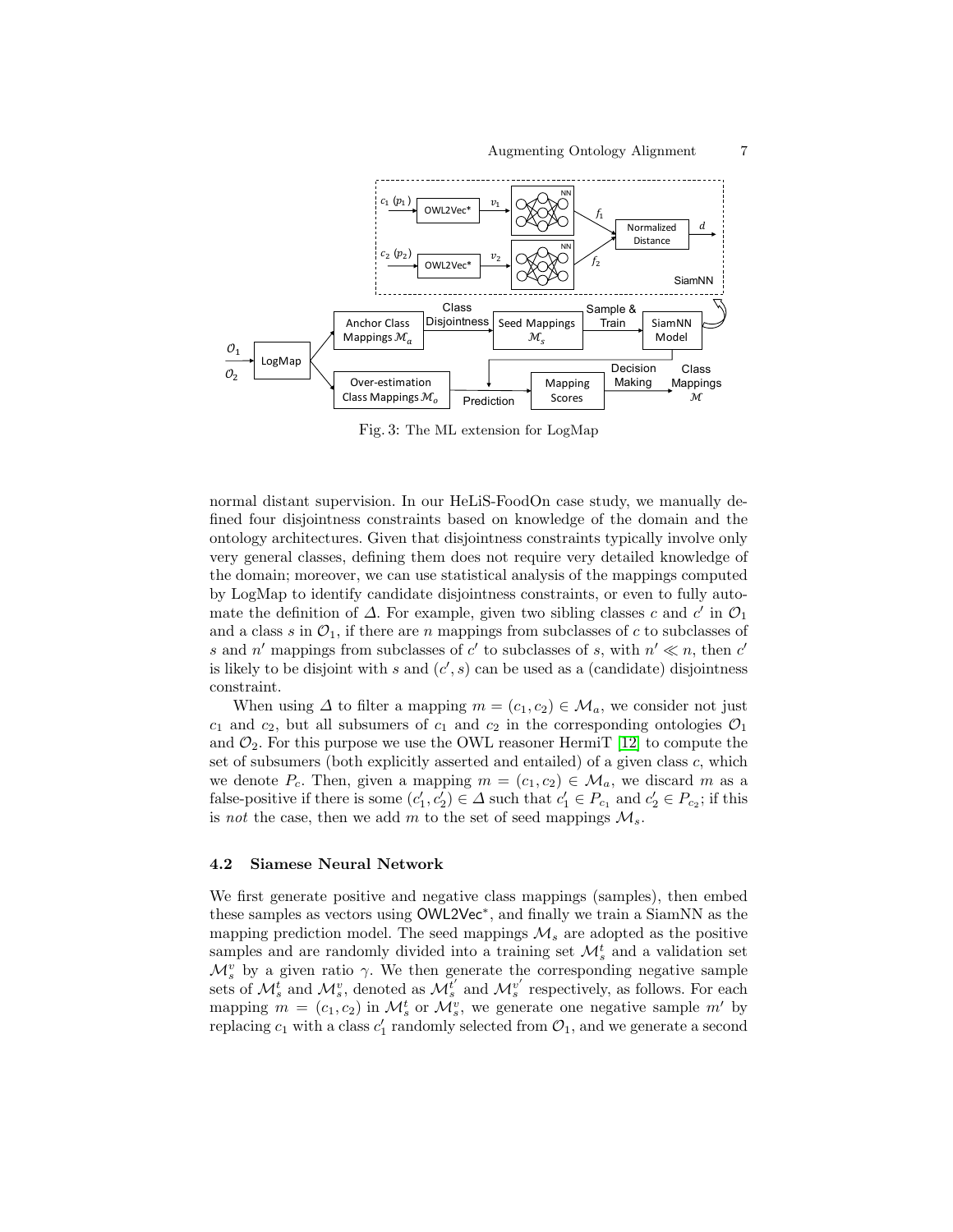negative sample  $m''$  by replacing  $c_2$  with a class  $c'_2$  randomly selected from  $\mathcal{O}_2$ . Note that the random replacements could produce positive samples from  $\mathcal{M}_s$ ; we discard any such negative samples. We also adopt those anchor mappings that violate the class disjointness constraints, *i.e.*,  $\mathcal{M}_a \backslash \mathcal{M}_s$ , as negative samples, and randomly partition them into a training set  $\mathcal{M}_a^{t'}$  and a validation set  $\mathcal{M}_a^{v'}$  with the same ratio of  $\gamma$ . We finally get the training samples as a tuple of  $\mathcal{M}_s^t$  and  $\mathcal{M}_s^{t'} \cup \mathcal{M}_a^{t'}$  to train the SiamNN, and the validation samples as a tuple of  $\mathcal{M}_s^v$ and  $\mathcal{M}_s^{v'}$   $\cup \mathcal{M}_a^{v'}$  to adjust the hyper parameters such as the network architecture and the embedding option.

The OWL2Vec<sup>\*</sup> embedding of an ontology is a language model tailored to the given ontology. It can be first pre-trained with a large normal text corpus such as Word2Vec and then fine-tuned with a corpus whose sequences include walks over the ontology's graph structure, the ontology's axioms, the ontology's textual information (e.g., class labels, definitions and comments), etc. It can also be directly trained with the ontology's corpus. In this study, we evaluated both training settings. The OWL2Vec<sup>\*</sup> embedding encodes a class in two ways: directly adopting the vector of the class's URI or calculating the average word vector of the words of the class labels. We prefer the latter as it can utilize both pre-training and fine-tuning, and often performs better for ontologies with rich textual information such as FoodOn. Please refer to [\[3\]](#page-14-2) for more details on OWL2Vec<sup>\*</sup>. Given a class c, we denote its OWL2Vec<sup>\*</sup> embedding as  $v(c)$ .

For each mapping sample  $m = (c_1, c_2) \in \mathcal{M}_{s}^{t}$ , we consider two kinds of embeddings to transform it into a tuple composed of two vectors. The first option is directly adopting its OWL2Vec<sup>\*</sup> embeddings  $v(c_1)$  and  $v(c_2)$ , *i.e.*,  $v(m) = \{v(c_1), v(c_2)\}\.$  The second option is to augment the context of  $c_1$  and  $c_2$ by embedding the associated paths of  $c_1$  and  $c_2$ , *i.e.*, the sequences of classes obtained by traversing the class hierarchy back to *owl: Thing.* As one class may have multiple such paths, we randomly select at most two paths for each class, and thus one class mapping sample leads to at most four path mapping samples. For two paths associated with  $c_1$  and  $c_2$ , denoted as  $p_1 = (c_1, ..., c_{n_1}) \in P_1$  and  $p_2 =$  $(c_2, ..., c_{n_2}) \in P_2$  respectively, the mapping embedding  $v(m)$  is calculated as either  $\left\{\frac{1}{n_1}\sum_{c_i=c_1}^{c_{n_1}}v(c_i),\frac{1}{n_2}\sum_{c_j=c_2}^{c_{n_2}}v(c_j)\right\}$  or  $\left\{[v(c_1),...,v(c_{n_1})], [v(c_2),...,v(c_{n_2})]\right\}$ , where  $[\cdot, \cdot]$  denotes the vector concatenation. The former embeds a path by averaging the embeddings of its classes, while the latter embeds a path by concatenating the embeddings of its classes. In a given ontology, different paths can have different lengths. To align the vectors of different samples, we fix the path length for the ontology by setting it to the length of the longest path, and pad the shorter paths with placeholders whose embeddings are zero vectors. Note the path lengths of  $\mathcal{O}_1$  and  $\mathcal{O}_2$  can be different.

The SiamNN is composed of two networks that have the same architecture. The two vectors of an input mapping are fed into the two networks respectively, two features (denoted as  $f_1$  and  $f_2$ ) are then calculated accordingly, and their normalized distance  $d = \frac{||f_1 - f_2||}{||f_1|| + ||f_2||}$  $\frac{\|f_1-f_2\|}{\|f_1\|+\|f_2\|}$  is further calculated as the output, where  $\|\cdot\|$ denotes the Euclidean norm of a vector. A smaller distance indicates that the two classes corresponding to the two input vectors are more likely to constitute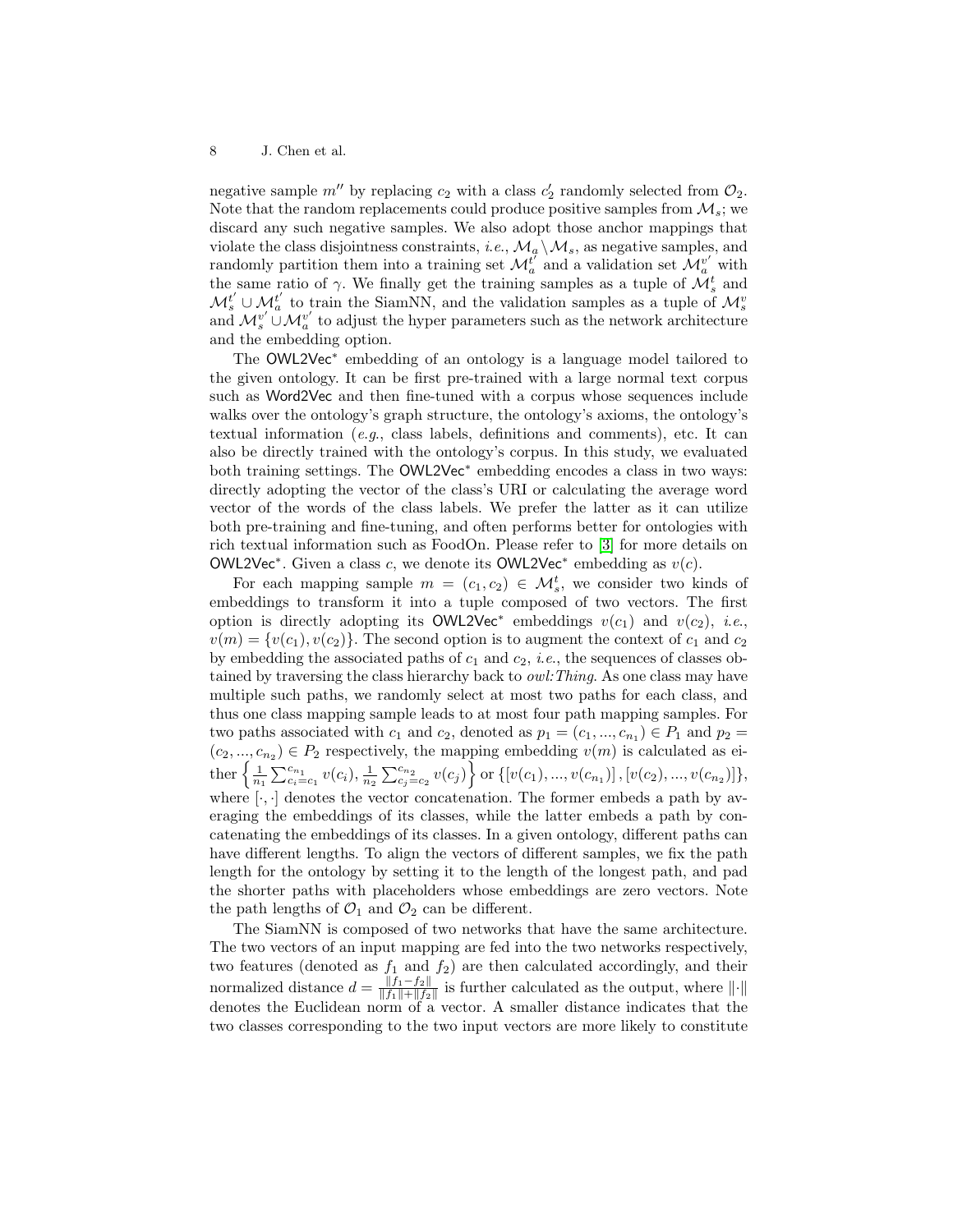a valid mapping, and vice versa. The two networks are learned together by minimizing the following contrastive loss using the Adam optimizer:

$$
Loss = \sum_{i=0}^{N} \frac{y_i \times d_i + (1 - y_i) \times max\left\{ \epsilon - d_i, 0 \right\}}{2}
$$
 (1)

where i denotes the i<sup>th</sup> mapping sample,  $d_i$  denotes its output distance,  $y_i$  denotes its label  $(y_i=1$  if the mapping is positive,  $y_i=0$  otherwise), N denotes the sample number and  $\epsilon$  denotes a margin value. Note the insight behind the SiamNN is to map the two input vectors into the same space via two networks (non-linear transformations) which at the same time learn features.

Different network architectures can be adopted for feature learning. We evaluated one simple network (Multi-layer Perception (MLP) with two hidden layers), one classic sequence learning model (Bidirectional Recurrent Neural Networks (BiRNN) with Gate Recurrent Units [\[4\]](#page-14-8)), and the BiRNN with an additional attention layer (AttBiRNN).

#### 4.3 Prediction, Filtering and Ensemble

We can simply consider all cross-ontology class pairs to be candidate mappings, but this leads to a very large number if the ontologies are large. In our extension to LogMap, we adopt its over-estimation class mappings  $\mathcal{M}_o$  as the candidates. This reduces the potential number of candidates from around 580 million to 8, 891 when aligning HeLiS and FoodOn, and at the same time helps to avoid false positive mappings. Each mapping  $m = (c_1, c_2) \in \mathcal{M}_o$  is embeded into a tuple of vectors in the same way as in training the SiamNN except that only one path is randomly selected for each class if path embedding is adopted. A distance  $d \in [0, 1]$  is then predicted by the SiamNN, and a score y is further calculated as  $1 - d$ . A higher score indicates a more likely mapping, and vice versa. A score threshold  $\theta$  is used to filter out unlikely mappings: m is accepted if  $y > \theta$ , and rejected otherwise. To determine  $\theta$ , we utilized the validation samples: the threshold is increased from 0 to 1 with a small step (e.g., 0.02), and the value leading to the best performance (e.g., the highest F1 score in aligning HeLiS and FoodOn) on  $\mathcal{M}_s^v$  and  $\mathcal{M}_s^{v'} \cup \mathcal{M}_a^{v'}$  is adopted. The resulting class mappings are denoted as  $\mathcal{M}_p$  (predicted mappings).

We filter out any predicted class mappings in  $\mathcal{M}_p$  that violate class disjointness constraints  $\Delta$  as when generating seed mappings (see Section [4.1\)](#page-5-1). We further filter the mappings in  $\mathcal{M}_p$  using a subsumption-based logical assessment. Specifically, a class in one ontology cannot be equivalent to multiple classes that are in a sub-class relationship in the other ontology. For example, "Canned Mushroom" of HeLiS cannot be equivalent to both "mushroom (canned)" and "mushroom (home canned)" in FoodOn in Fig. [2.](#page-5-0) If this happens, then the mapping with a lower prediction score should be discarded. More formally, if  $\mathcal{M}_p$  includes two mappings  $(c_1, c_2)$  and  $(s_1, s_2)$  such that either  $c_1 = s_1$  and  $c_2$ subsumes  $s_2$  in  $\mathcal{O}_2$ , or  $c_2 = s_2$  and  $c_1$  subsumes  $s_1$  in  $\mathcal{O}_1$ , then we discard the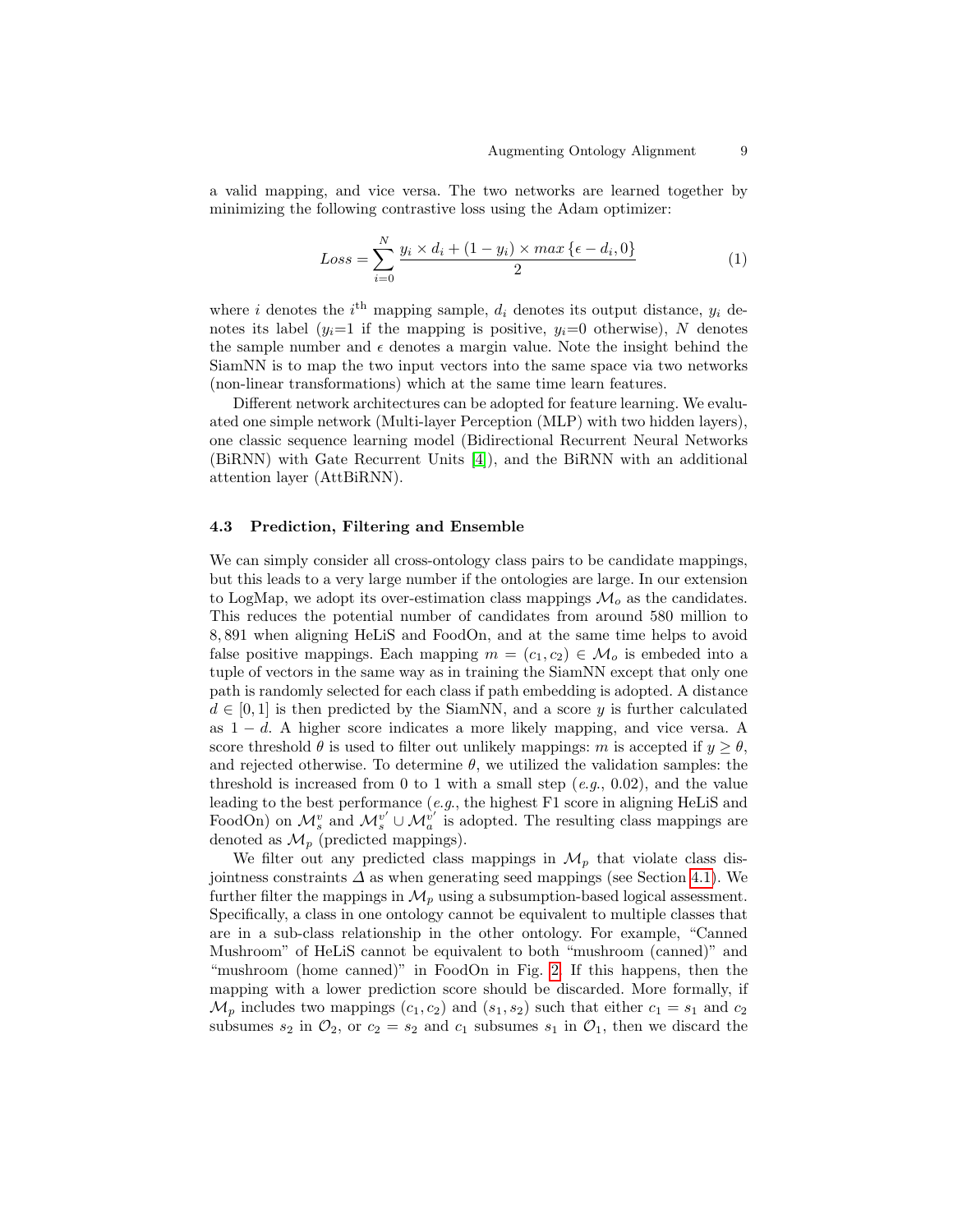mapping with the lower prediction score. The remaining mappings are denoted as  $\mathcal{M}'_p$ .

 $\mathcal{M}'_p$  is merged with the seed mappings  $\mathcal{M}_s$  to give the final ensemble output:  $\mathcal{M} = \mathcal{M}'_p \cup \mathcal{M}_s$ . Note that although the seed mappings are used as positive samples for training, it is still possible that some of them will have low prediction scores as embedding, learning and prediction is a probabilistic procedure.

# 5 Evaluation

### <span id="page-9-3"></span>5.1 HeLiS and FoodOn

Experiment Setting We first evaluate the ML extension<sup>[10](#page-9-0)</sup> for aligning HeLiS and FoodOn, where we augment  $LogMap<sup>11</sup>$  $LogMap<sup>11</sup>$  $LogMap<sup>11</sup>$  by using its anchor mappings for the seeds. The augmented system is denoted as LogMap<sup>anc</sup>-ML. It is compared with the original LogMap and another SOTA system AML v3.1<sup>[12](#page-9-2)</sup> which has been highly ranked in many OAEI tasks [\[10\]](#page-14-9).

In order to precisely assess an alignment of two ontologies we would need a set of gold standard (GS) mappings against which to measure precision and recall. This is typically not available due to the cost of checking each of a potentially very large number of possible mappings. In the case of HeLiS and FoodOn we have a partial GS consisting of 372 mappings obtained by manually checking a much larger set of candidate mappings computed by LogMap; however, this is still (highly) incomplete, and clearly biased towards mappings that can be found using the techniques employed in LogMap. Therefore, besides the recall of this partial GS (denoted as Recall<sup>GS</sup>), we have computed approximate precision and recall (denoted as Precision<sup> $\approx$ </sup> and Recall<sup> $\approx$ </sup>, respectively) as follows.

First, given a (possibly empty) set of GS mappings  $G$  and a set of computed mappings M, we estimate Precision<sup>≈</sup> for G and M (denoted Precision $\tilde{G}_{M}$ ) by selecting at random a set  $S \subseteq M \setminus G$  and manually checking the mappings in S to identify the set  $S_v \subseteq S$  of valid mappings. We then compute:

$$
\text{Precision}_{G,M}^{\approx} = \frac{TP_{G,M}}{|M|} = \frac{|M \cap G| + \frac{|S_v|}{|S|} \times |M \setminus G|}{|M|},\tag{2}
$$

 $\sim$ 

where  $\lvert \cdot \rvert$  denotes set cardinality, and  $TP_{G,M}$  represents the approximate number of true positive mappings. Note that, if  $G = \emptyset$  (*i.e.*, no gold standard is available), then this becomes simply  $|S_v|/|S|$ ; if  $M \setminus G = \emptyset$  (*i.e.*, all the output mappings are among the GS), then this becomes precision w.r.t. the GS. For the recall, we estimate the total number of valid mappings using the GS as well as the union of the output mappings of all available systems (*i.e.*,  $LogMap<sup>anc</sup>-ML$ ,  $LogMap$ and AML), which we denote  $M'$ ; then, for a given system that computes a set

<span id="page-9-0"></span> $^{10}$  Codes: <https://github.com/KRR-Oxford/OntoAlign/tree/main/LogMap-ML>

<span id="page-9-1"></span><sup>11</sup> <https://github.com/ernestojimenezruiz/loap-matcher>

<span id="page-9-2"></span><sup>12</sup> <https://github.com/AgreementMakerLight/AML-Project>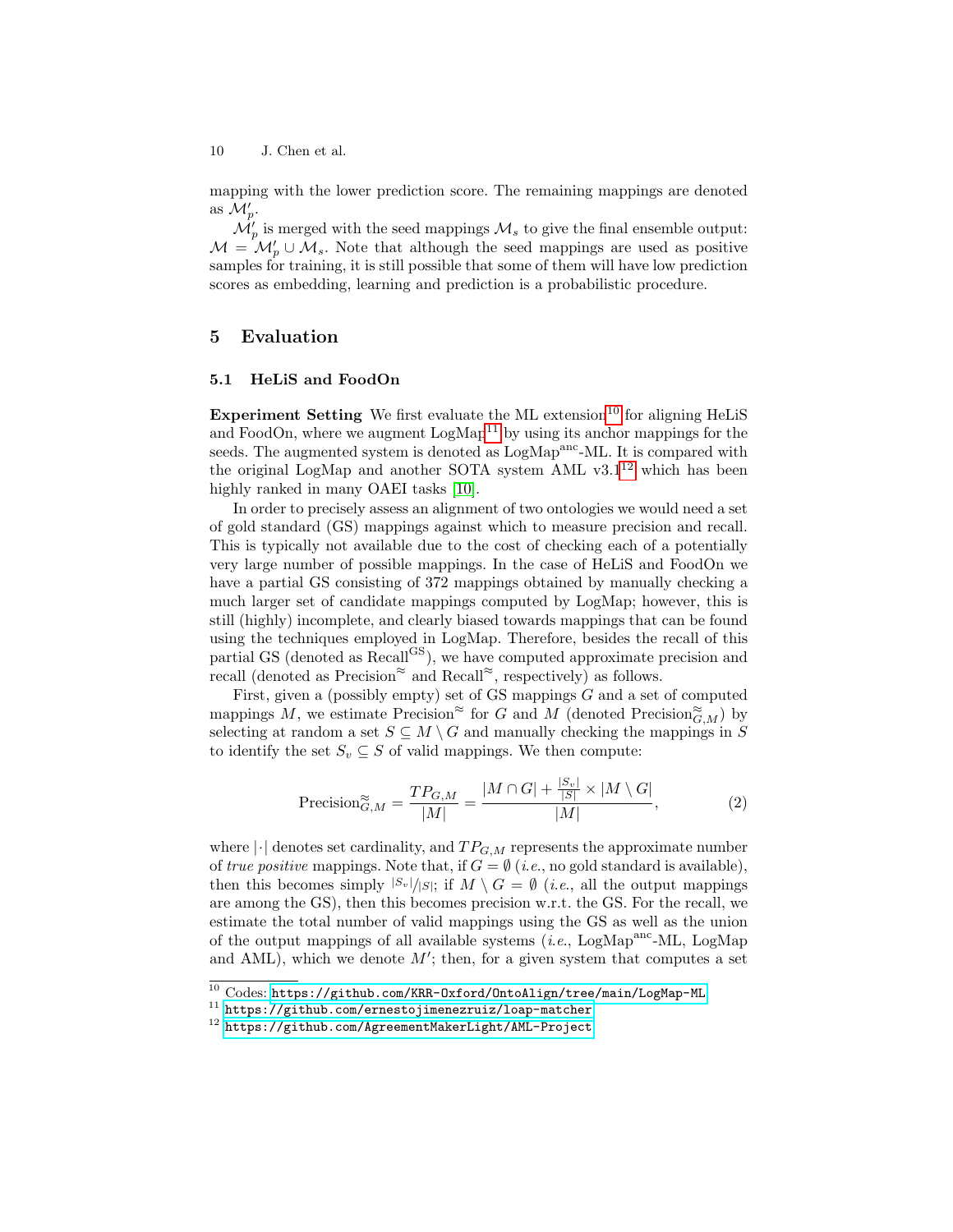<span id="page-10-0"></span>

| Method                         | Mappings $#$ | $Precision^{\approx}$ | $Recall^{\approx}$ | $F1^{\approx}$ | Recall <sup>GS</sup> |
|--------------------------------|--------------|-----------------------|--------------------|----------------|----------------------|
| $LogMap$ (anchor mappings)     | 311          | 0.887                 | 0.278              | 0.423          | 0.602                |
| LogMap                         | 417          | 0.676                 | 0.284              | 0.400          | 0.712                |
| AML                            | 544          | 0.636                 | 0.349              | 0.451          | 0.694                |
| $LogMapanc - ML$ (no ensemble) | 1154         | 0.675                 | 0.785              | 0.726          | 0.806                |
| $LogMapanc - ML$               | 1207         | 0.685                 | 0.833              | 0.752          | 0.839                |

Table 1: The results of aligning HeLiS and FoodOn

of mappings  $M$ , we estimate the recall of the system to be:

$$
\text{Recall}^{\approx} = \frac{TP_{G,M}}{|G| + \frac{|S'_v|}{|S'|} \times |M' \setminus G|},\tag{3}
$$

where S' denotes a random set from  $M' \setminus G$  and  $S'_v \subseteq S'$  are the valid mappings in  $S'$  (by manual checking). We further calculate an approximate  $F1$  Score:

$$
\mathrm{F1}^{\approx} = \frac{2 \times \mathrm{Precision}^{\approx} \times \mathrm{Recall}^{\approx}}{\mathrm{Precision}^{\approx} + \mathrm{Recall}^{\approx}}.
$$
 (4)

The settings of LogMap<sup>anc</sup>-ML are adjusted by optimizing the result on the validation mapping set  $\mathcal{M}_{s}^{v}$ , which consists of 10% of all the seed mappings, and the results in Table [1](#page-10-0) are based on these optimized settings. For the validation results of different settings, please see the ablation study in Section [5.3.](#page-12-0)

Results In Table [1](#page-10-0) we can see that  $LogMap<sup>anc</sup>-ML$  without the ensemble to the seed mappings outputs 1154 mappings — more than twice as many as the original LogMap and  $AML$  — while the ensemble *(i.e., including the seed map*pings) adds 53 more mappings. LogMapanc-ML has much higher recall than AML and LogMap; for example, Recall<sup>≈</sup> is increased from 0.284 to 0.833 when the ML extension is added to LogMap. This is consistent with our assumption that SiamNN together with the OWL2Vec<sup>\*</sup> embedding can consider more additional contextual information and word semantics of two to-be-mapped classes. Meanwhile, LogMap<sup>anc</sup>-ML (no ensemble) has similar precision to LogMap and  $6.1\%$ higher precision than AML, while the ensemble with the seed mappings further improves precision from 0.675 to 0.685. As a result,  $F1^{\approx}$  of LogMap<sup>anc</sup>-ML is 88.3% higher than LogMap and 67.0% higher than AML.

#### 5.2 OAEI Conference Track

Experiment Setting We also evaluated our ML extension on all the 21 class alignments of the 17 ontologies of the OAEI conference track,  $^{13}$  $^{13}$  $^{13}$  where the open reference ra1 with 259 class mappings (*i.e.*, the GS) is adopted to calculate the standard precision, recall and F1 score. Note that we merge the output mappings

<span id="page-10-1"></span> $\frac{13}{13}$  <http://oaei.ontologymatching.org/2020/conference/>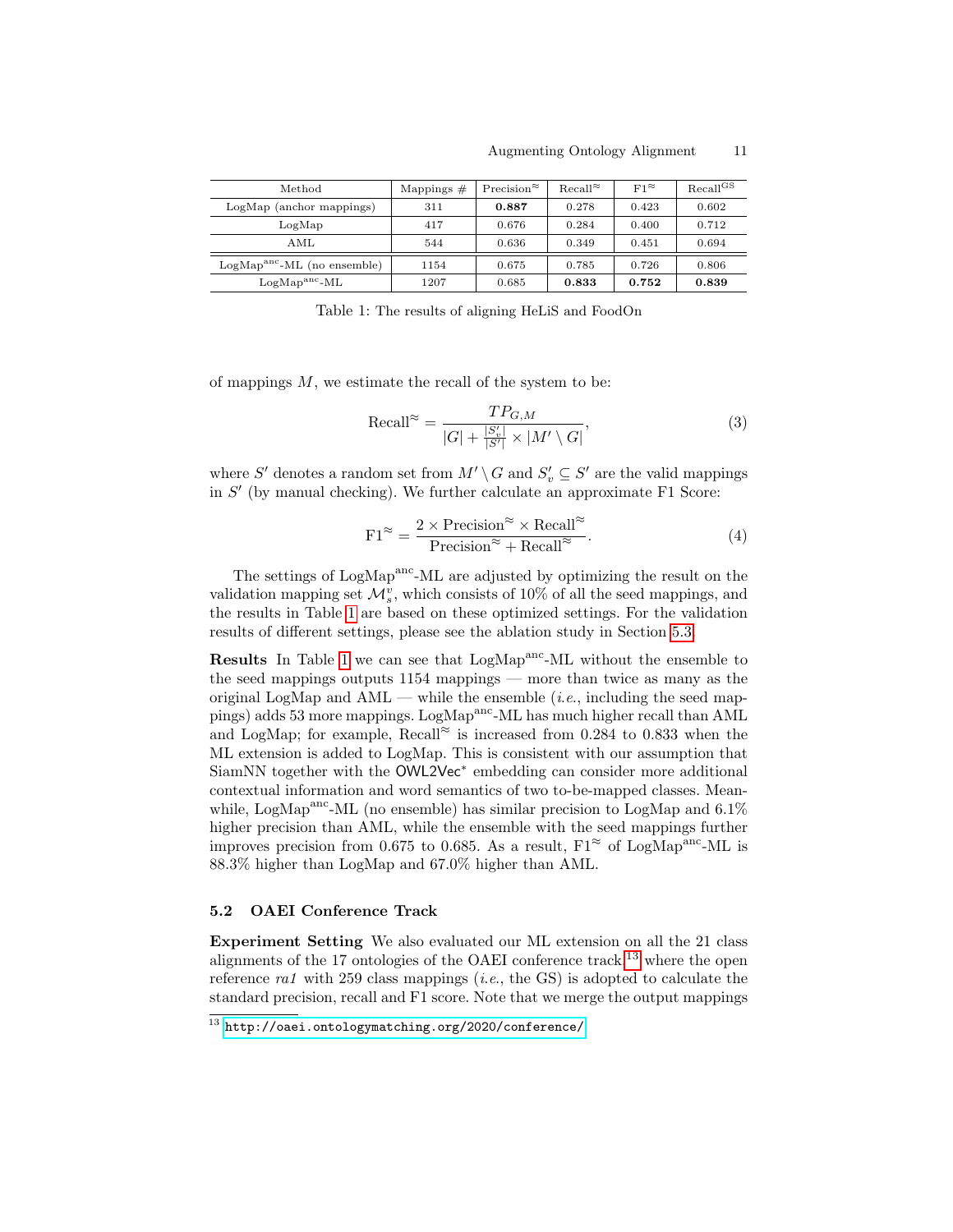<span id="page-11-0"></span>

| Method                                                                    | Mappings $#$ | Precision | Recall | F1 Score |
|---------------------------------------------------------------------------|--------------|-----------|--------|----------|
| StringEquiv                                                               | 148          | 0.935     | 0.498  | 0.650    |
| AML                                                                       | 223          | 0.803     | 0.691  | 0.743    |
| SANOM <sup>oaei</sup>                                                     | 252          | 0.778     | 0.757  | 0.767    |
| Wiktionary <sup>oaei</sup>                                                | 184          | 0.821     | 0.583  | 0.682    |
| VeeAlign <sup>oaei</sup>                                                  | 253          | 0.791     | 0.772  | 0.781    |
| DeepAlignment                                                             |              | 0.710     | 0.800  | 0.750    |
| LogMap <sup>anc</sup>                                                     | 139          | 0.892     | 0.479  | 0.629    |
| $LogMapanc - ML$                                                          | 157          | 0.917     | 0.555  | 0.691    |
| LogMap                                                                    | 190          | 0.842     | 0.618  | 0.713    |
| $LogMap-ML$                                                               | 190          | 0.881     | 0.645  | 0.745    |
| LogMap <sup>oaei</sup>                                                    | 198          | 0.843     | 0.645  | 0.731    |
| $\mbox{LogMap}^{\mbox{\scriptsize{oaei}}} \mbox{-}\mbox{\scriptsize{ML}}$ | 197          | 0.875     | 0.665  | 0.756    |
| $\mathrm{AML}^\mathrm{oaei}$                                              | 220          | 0.827     | 0.703  | 0.760    |
| $\mathrm{AML}^\mathrm{oaei}\text{-}\mathrm{ML}$                           | 222          | 0.842     | 0.723  | 0.778    |

Table 2: The results of the OAEI conference track.

of the 21 alignments of each system and compare all the mappings to the GS to directly calculate these metrics. The results are shown in Table [2.](#page-11-0) As the output mappings of AML and LogMap available on the OAEI website of 2020 are slightly different from those generated by our local running of LogMap and AML v3.1 (perhaps this is due to different parameter settings or versions), we report both results, where the former is denoted by the superscript 'oaei'.

Instead of processing each ontology alignment independently, we merged the seed mappings of all the 21 alignments to train one prediction model and applied this model to predict the candidate mappings of all the alignments. We did not use the LogMap over-estimation mappings but adopted all the cross-ontology class pairs of each alignment, as the total number (98, 688) did not cause scalability issues. As well as  $LogMap<sup>anc</sup>-ML$ , we also report the results of  $LogMap-ML$ and LogMap<sup>oaei</sup>-ML, which adopt the corresponding LogMap output mappings for the seeds. To show the generality, we also applied the ML extension to AML, which we denote AML<sup>oaei</sup>-ML. Note that the output mappings of LogMap and AML are adopted for training because they have high precision in this case. The reported results of all the ML extensions are based on the class input embedded by the pre-trained OWL2Vec<sup>∗</sup> and the SiamNN with MLP. The baselines include four classic systems (i.e., Wiktionary [\[28\]](#page-15-21), SANOM [\[24\]](#page-15-22), LogMap and AML), two SOTA ML-based systems (i.e., VeeAlign [\[15\]](#page-15-14) and DeepAlignment [\[19\]](#page-15-17)), and StringEquiv which labels a mapping as true if its class names are the same (case insensitive). Note precision and recall are based on the average of several repetitions of training and prediction, while F1 score is calculated with the averaged precision and recall. The DeepAlignment result is from its paper [\[19\]](#page-15-17).

Results From Table [2](#page-11-0) we can first confirm the observation from HeLiS and FoodOn, i.e., that the ML extension can improve both the recall and precision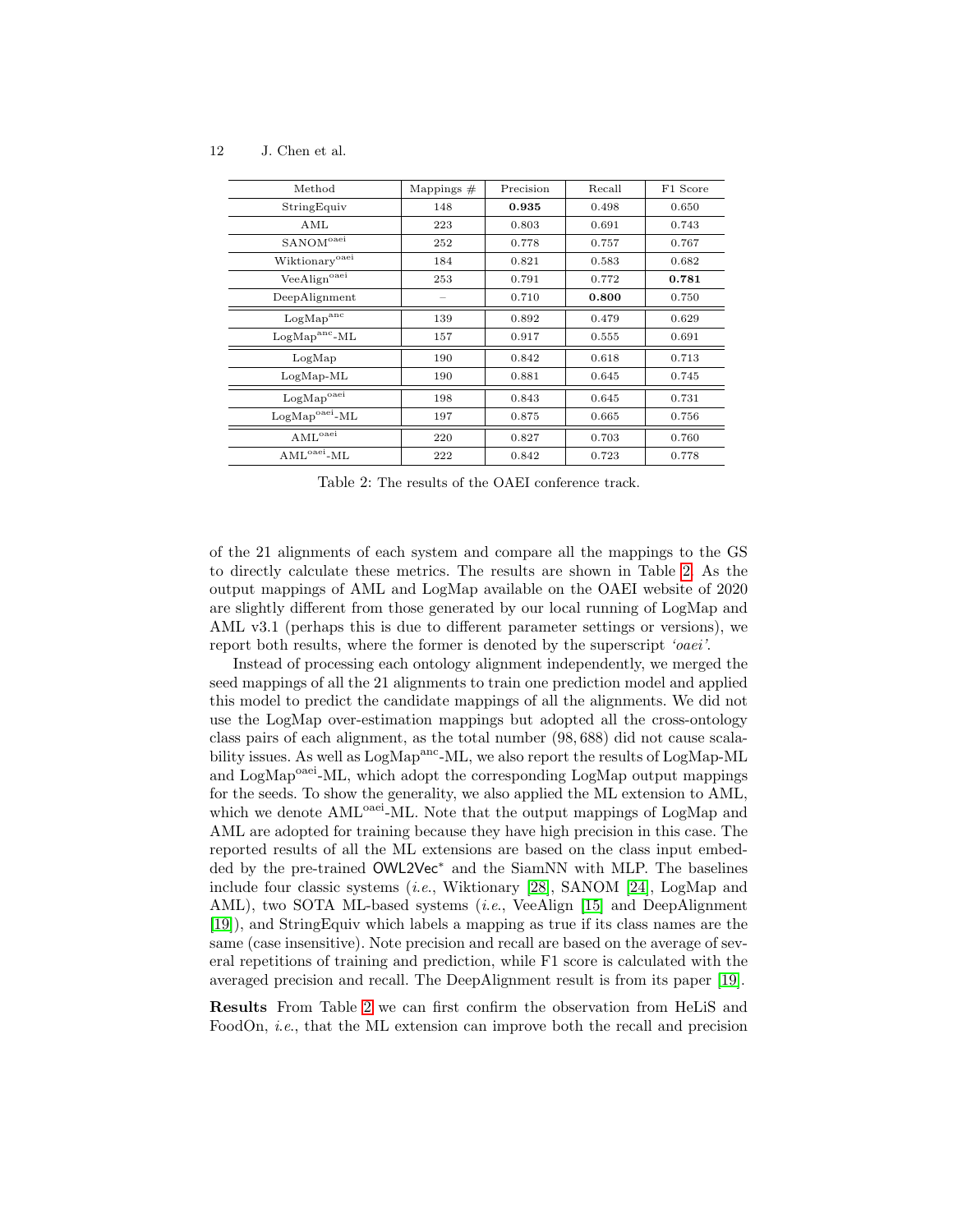of the original alignment system: the F1 score is improved by 9.9%, 4.3%, 3.4% and 2.4% for LogMap<sup>anc</sup>, LogMap, LogMap<sup>oaei</sup> and AML<sup>oaei</sup> respectively. The improvements are not as large as in aligning HeLiS and FoodOn because the to-be-aligned conference ontologies are much smaller and less complex, and the original systems have already been highly optimized for these alignments. Second, our augmented method LogMap<sup>oaei</sup>-ML is a bit worse than VeeAlign<sup>oae[i14](#page-12-1)</sup> and quite competitive to  $SANOM<sup>oaei</sup>$ , w.r.t. the F1 score. Note these two systems are ranked in the first positions in the 2020 and 2019 rankings, respectively. LogMap<sup>oaei</sup>-ML also has a slightly higher F1 score than DeepAlignment. Meanwhile, the F1 score of the augmented AML, *i.e.*, AML<sup>oaei</sup>-ML is very competitive to VeeAlign<sup>oaei</sup> and is better than the other baselines (e.g.,  $1.4\%$  higher than SANOM<sup>oaei</sup>). As the ML extension is trained based on the confident seed mappings from the original systems, the augmented AML and LogMap have much higher precision than VeeAlign<sup>oaei</sup>, SANOM<sup>oaei</sup> and DeepAlignment.

### <span id="page-12-0"></span>5.3 Ablation Study

Experiment Setting We present the ablation study of the prediction model with different embedding and neural network settings. To this end, standard precision, recall, F1 score and accuracy of the trained model on the validation mapping set are reported. The threshold  $\theta$  is searched from 0 to 1 with a step of 0.02, and the reported results are based on the threshold that leads to the best F1 score. All the four metrics are calculated by averaging the results of several repetitions of training and validation. Note the model with the best F1 score and its associated optimum  $\theta$  are adopted in calculating the final output mappings as evaluated in Section [5.1.](#page-9-3) As the validation set, especially its generated negative mappings, are quite simple in comparison with the candidate mappings for prediction, the validation results in Table [3](#page-13-0) are much better than the final results in Table [1,](#page-10-0) but this does not impact our validation of different settings.

We evaluated  $(i)$  Word2Vec which was trained with a corpus of Wikipedia articles from 2018, OWL2Vec<sup>∗</sup> without pre-training and OWL2Vec<sup>∗</sup> pre-trained with the above Wikipedia corpus;  $(ii)$  different networks including the SiamNNs, and the original networks (MLP, BiRNN and AttBiRNN) for which the two input vectors are concatenated; and  $(iii)$  the class vs the path as the input. The dimensions of Word2Vec, OWL2Vec<sup>∗</sup> and the pre-trained OWL2Vec<sup>∗</sup> are set to 200, 100 and 200 respectively. The hidden neural sizes of MLP and BiRNN are both set to 200, while the attention size of AttBiRNN is set to 50. The epoch number and the batch size are set to 14 and 8 in training.

Results On the one hand we find OWL2Vec<sup>∗</sup> with pre-training has better performance than the original Word2Vec and OWL2Vec<sup>∗</sup> without pre-training; for example, the best F1 scores of these three settings are 0.927, 0.903 and 0.911 respectively. This observation, which is consistent under different settings, is as expected because the pre-trained OWL2Vec<sup>\*</sup> incorporates words' common sense

<span id="page-12-1"></span> $14$  VeeAlign has been tailored to the Conference and Multifarm OAEI tracks [\[15\]](#page-15-14).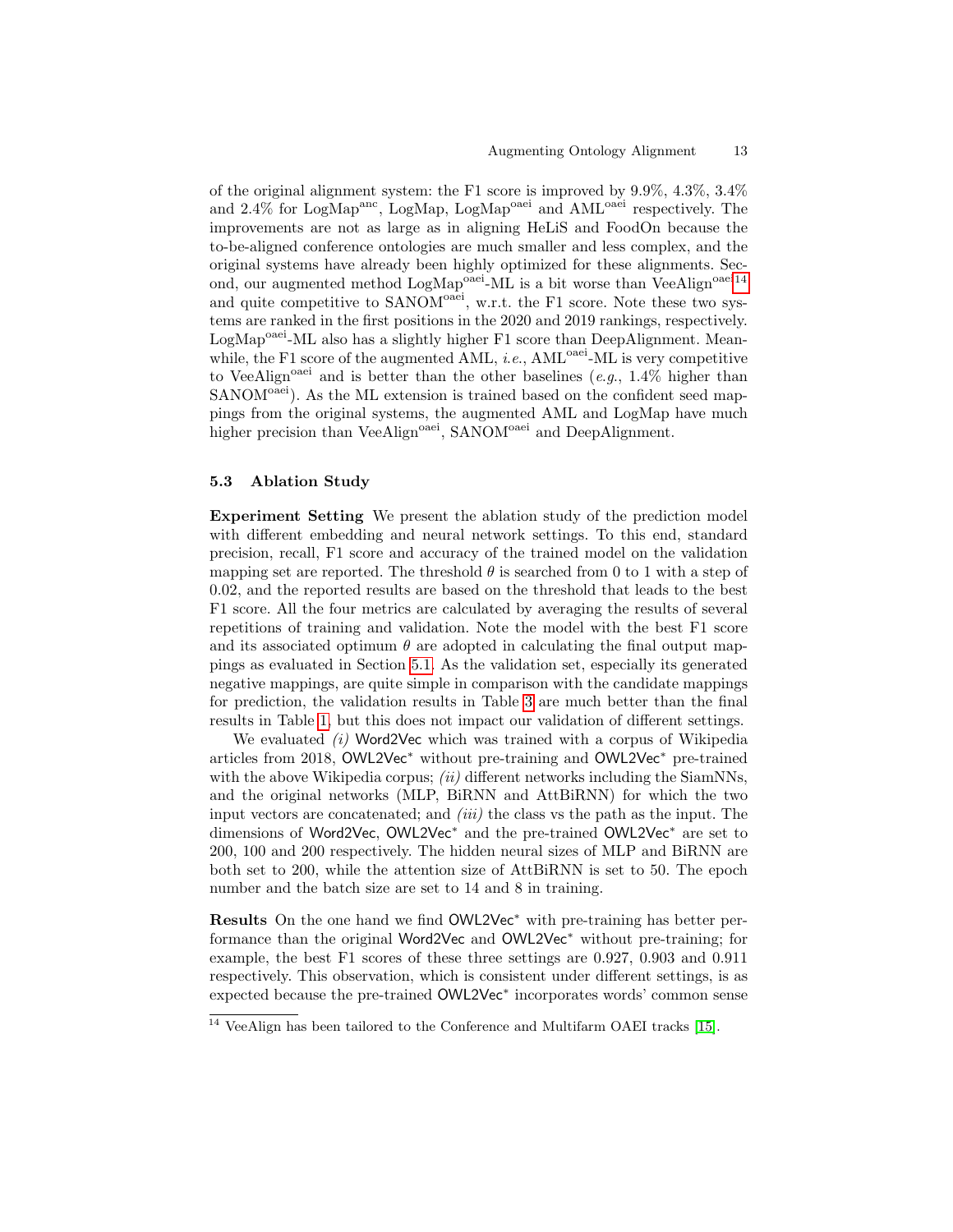<span id="page-13-0"></span>

| Embedding (Class)                     | Neural Network    | Precision | Recall | F1 Score | Accuracy |
|---------------------------------------|-------------------|-----------|--------|----------|----------|
| Word2Vec                              | MLP               | 0.809     | 0.798  | 0.803    | 0.869    |
|                                       | <b>BiRNN</b>      | 0.741     | 0.940  | 0.827    | 0.869    |
|                                       | AttBiRNN          | 0.790     | 0.941  | 0.859    | 0.897    |
|                                       | SiamNN (MLP)      | 0.874     | 0.941  | 0.903    | 0.932    |
|                                       | SiamNN (BiRNN)    | 0.808     | 0.952  | 0.874    | 0.909    |
|                                       | SiamNN (AttBiRNN) | 0.828     | 0.952  | 0.884    | 0.917    |
| OWL2Vec*<br>(Without<br>Pre-training) | MLP               | 0.769     | 0.869  | 0.815    | 0.869    |
|                                       | <b>BiRNN</b>      | 0.751     | 0.929  | 0.830    | 0.873    |
|                                       | AttBiRNN          | 0.708     | 0.976  | 0.820    | 0.857    |
|                                       | SiamNN (MLP)      | 0.854     | 0.976  | 0.911    | 0.936    |
|                                       | SiamNN (BiRNN)    | 0.924     | 0.833  | 0.874    | 0.921    |
|                                       | SiamNN (AttBiRNN) | 0.829     | 0.905  | 0.862    | 0.901    |
| OWL2Vec*<br>(With<br>Pre-training)    | MLP               | 0.826     | 0.845  | 0.835    | 0.889    |
|                                       | <b>BiRNN</b>      | 0.821     | 0.905  | 0.859    | 0.901    |
|                                       | AttBiRNN          | 0.828     | 0.860  | 0.842    | 0.893    |
|                                       | SiamNN (MLP)      | 0.952     | 0.905  | 0.927    | 0.952    |
|                                       | SiamNN (BiRNN)    | 0.914     | 0.881  | 0.897    | 0.933    |
|                                       | SiamNN (AttBiRNN) | 0.854     | 0.893  | 0.871    | 0.913    |

Table 3: The results over the validation mapping set of different embedding and network settings for aligning HeLiS and FoodOn. Class embedding is adopted as the input.

semantics and local context in the ontology. On the other hand we can find the SiamNNs outperform their original networks, and the SiamNN with MLP achieves the best performance. The former validates that the SiamNN architecture, which can align two embedding spaces according to the given training mappings, is more suitable for this task. The latter means further feature learning by RNN over the embedding makes no additional contribution in comparison with MLP. We also validated the above networks using path embedding as input, and the results are worse than their correspondences using the class embedding as input; for example, the best validation F1 score is 0.885 which is worse than 0.927 in Table [3.](#page-13-0) This may be due to the fact that the relevant predictive information from the class subsumers has already been encoded by OWL2Vec<sup>\*</sup>.

# 6 Conclusion and Discussion

In this paper we presented a general ML extension to existing ontology alignment systems such as LogMap and AML. Briefly, it first adopts the confident mappings from an original system, such as the anchor mappings of LogMap, as well as some external class disjointness constraints, to generate training samples, then uses an ontology tailored language model OWL2Vec<sup>∗</sup> and a SiamNN to train a model and predict the candidate mappings, and finally filters out invalid mappings according to their predicted scores and a subsumption-based logical assessment. According to the evaluation on an industrial use case and the alignments of the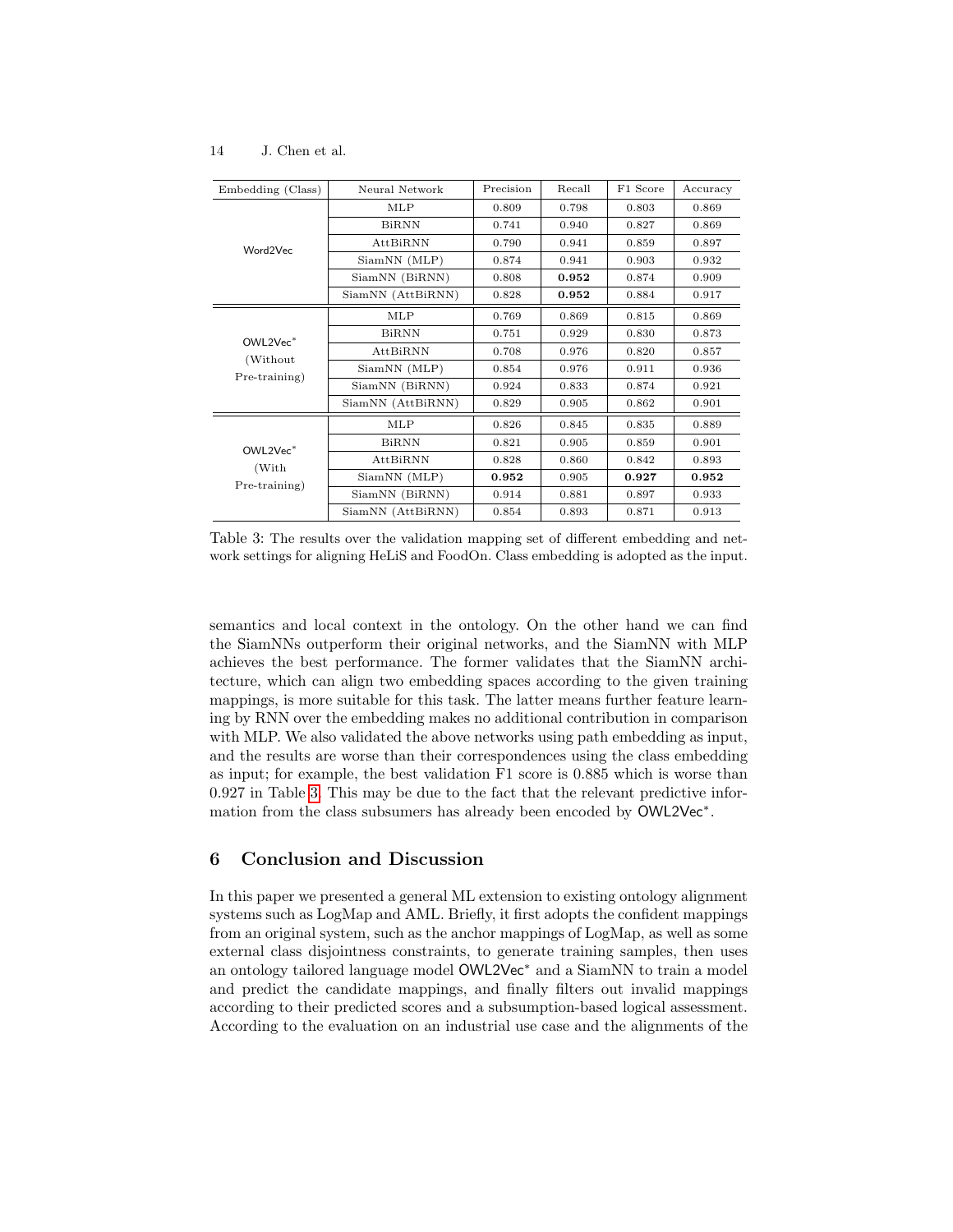OAEI conference track, the ML extension is shown to be effective in improving both precision and recall. We discuss below some more subjective observations and possible directions for future work.

Running Time Computation of the ML extension mainly lies in training and validation. With a laptop equipped by 2.3 GHz Intel Core i5 and 16 GB memory, the training of the 6 networks as set out in Section [5.3](#page-12-0) with the class input using the pre-trained OWL2Vec<sup>∗</sup> and the seeds from LogMap anchors takes 1.3 minutes for HeLiS and FoodOn, and 1.1 minutes for the OAEI conference track. It is possible to achieve even better matching performance via an exhaustive exploration of more settings, e.g., the network hidden layer size, but this requires significantly more computation.

Seed Mappings In distant supervision we assume that the seed mappings used for training are precise. In aligning HeLiS and FoodOn, we also considered extracting the seed mappings from the output mappings of LogMap and AML, both of which have a larger size but lower precision (0.676 and 0.636 respectively) compared to the LogMap anchors. However both lead to lower precision and recall, and the approximate F1 score drops to 0.657 and 0.696 respectively. Class disjointness constraints are also important for filtering out false-positive mappings and generating high precision seeds mappings; in the future work we plan to study semi-automatic neural-symbolic methods for deriving robust class disjointness constraints.

### References

- <span id="page-14-5"></span>1. Algergawy, A., et al.: Results of the Ontology Alignment Evaluation Initiative 2019. In: OM@ ISWC. pp. 46–85 (2019), <http://oaei.ontologymatching.org/>
- <span id="page-14-7"></span>2. Bento, A., Zouaq, A., Gagnon, M.: Ontology Matching Using Convolutional Neural Networks. In: Proceedings of LREC. pp. 5648–5653 (2020)
- <span id="page-14-2"></span>3. Chen, J., Hu, P., Jimenez-Ruiz, E., Holter, O.M., Antonyrajah, D., Horrocks, I.: OWL2Vec\*: Embedding of OWL ontologies. CoRR (2020)
- <span id="page-14-8"></span>4. Cho, K., van Merriënboer, B., Gulcehre, C., Bahdanau, D., Bougares, F., Schwenk, H., Bengio, Y.: Learning phrase representations using RNN encoder–decoder for statistical machine translation. In: EMNLP. pp. 1724–1734 (2014)
- <span id="page-14-6"></span>5. Doan, A., Madhavan, J., Domingos, P., Halevy, A.: Ontology matching: A machine learning approach. In: Handbook on ontologies, pp. 385–403. Springer (2004)
- <span id="page-14-4"></span>6. Dooley, D.M., Griffiths, E.J., Gosal, G.S., Buttigieg, P.L., Hoehndorf, R., Lange, M.C., Schriml, L.M., Brinkman, F.S., Hsiao, W.W.: FoodOn: A harmonized food ontology to increase global food traceability, quality control and data integration. npj Science of Food 2(1), 1–10 (2018)
- <span id="page-14-3"></span>7. Dragoni, M., Bailoni, T., Maimone, R., Eccher, C.: HeLis: An ontology for supporting healthy lifestyles. In: ISWC. pp. 53–69. Springer (2018)
- <span id="page-14-0"></span>8. Euzenat, J., Shvaiko, P.: Ontology Matching, Second Edition. Springer (2013)
- <span id="page-14-1"></span>9. Faria, D., Pesquita, C., Santos, E., Palmonari, M., Cruz, I., Couto, F.: The AgreementMakerLight Ontology Matching System. In: On The Move (OTM) Federated International Conference. vol. 8185, pp. 527–541. Springer (2013)
- <span id="page-14-9"></span>10. Faria, D., Pesquita, C., Tervo, T., Couto, F.M., Cruz, I.F.: AML and AMLC results for OAEI 2019. OM@ISWC pp. 101–106 (2019)